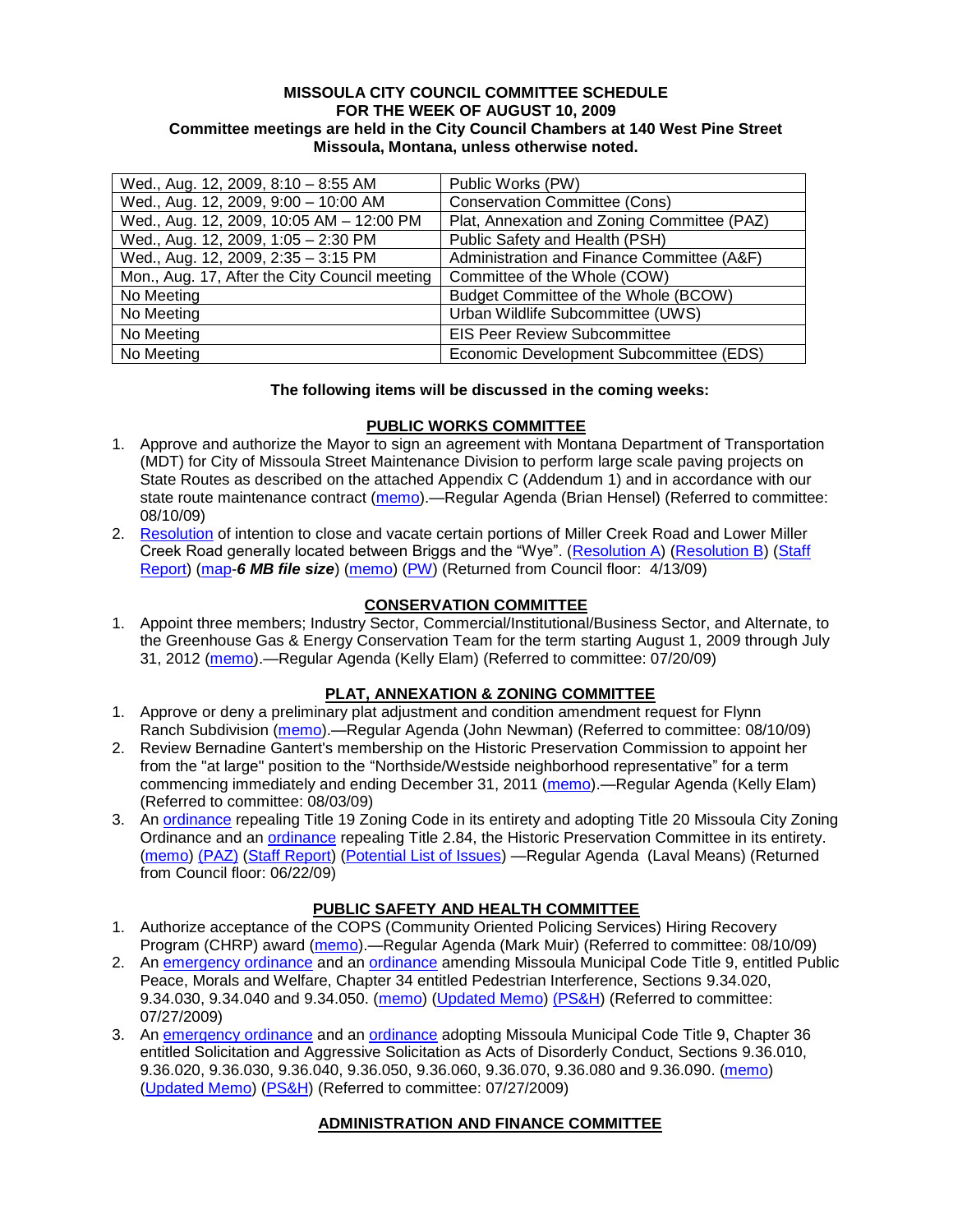- 1. Authorize Mayor to execute the professional services agreement for audit preparation assistance with Nicole Noonan [\(memo\)](http://www.ci.missoula.mt.us/DocumentView.aspx?DID=2000).—Regular Agenda (Brentt Ramharter) (Referred to committee: 08/10/09)
- 2. [Resolution](http://www.ci.missoula.mt.us/DocumentView.aspx?DID=2003) to levy a final assessment and tax upon all property situated within Special Improvement District Number 541 (Pineview Park Improvements Project) of the City of Missoula, Montana, in the total amount of \$750,000 excluding debt service, to defray the cost of making the improvements in said special improvement district pursuant to resolution 7200 creating said district. [\(memo\)](http://www.ci.missoula.mt.us/DocumentView.aspx?DID=1797) (Staff [Recommended Revised Assessment List\)](http://www.ci.missoula.mt.us/DocumentView.aspx?DID=2009) [\(A&F\)](http://www.ci.missoula.mt.us/Archive.aspx?ADID=950) (Returned from Council floor: 08/10/2009)
- 3. [Resolution](http://www.ci.missoula.mt.us/DocumentView.aspx?DID=2004) to levy a special assessment and tax upon all property situated within pooled sidewalk, curb, gutter and alley approach bonds series 2009A of the City of Missoula, Montana in the total amount of \$645,000 excluding debt service, to defray the cost of installing sidewalks, curbs, gutters, and alley approaches pursuant to Resolution number 7445 awarding the sale of bonds.[\(memo\)](http://www.ci.missoula.mt.us/DocumentView.aspx?DID=1798)[\(Assessment](http://www.ci.missoula.mt.us/DocumentView.aspx?DID=2010) list) [\(A&F\)](http://www.ci.missoula.mt.us/Archive.aspx?ADID=950) (Returned from Council floor: 08/10/2009)

# **COMMITTEE OF THE WHOLE**

- 1. Mayor's Update Ongoing in Committee. (Mayor Engen)
- 2. Updates from Council representatives on the Health Board, Community Forum, Transportation Policy Coordinating Committee, other boards and commissions as necessary. – (Ongoing in Committee)

### 

**The following items have been referred to City Council committees, but the committees will not discuss them in the coming week:**

#### **PUBLIC SAFETY AND HEALTH COMMITTEE**

- 1. Police Department Update Ongoing in Committee. (Mark Muir)
- 2. Fire Department Update Ongoing in Committee (Mike Painter)
- 3. Health Department Update Ongoing in Committee. (Ellen Leahy)
- 4. An [ordinance](ftp://ftp.ci.missoula.mt.us/Packets/Council/2007/2007-02-05/07-01-31 Helmet and bikes psh.htm) amending Chapter 10.42 of the Missoula Municipal Code entitled "Bicycles" that would require minors to wear headgear while bicycling on streets, roadways, sidewalks, alleys and trails; and holding responsible the parent or guardian of a minor found to be in violation of this ordinance. [\(Alternative Ordinance\)](ftp://ftp.ci.missoula.mt.us/Packets/Council/2007/2007-02-26/07-02-19_Alternative_Helmet_and_bikes.htm) [\(PS&H\)](ftp://ftp.ci.missoula.mt.us/Packets/Council/2007/2007-02-05/070131psh.pdf) (Returned from Council floor: 2/26/07)
- 5. Update on the Police facility project. [\(memo\)](ftp://ftp.ci.missoula.mt.us/Packets/Council/2008/2008-05-12/Referrals/Buildingpresentationreferral.htm) Regular Agenda (Mark Muir)(Referred to committee: 05/12/08)
- 6. An [ordinance](ftp://ftp.ci.missoula.mt.us/Packets/Council/2008/2008-12-15/2008CatOrdinanceAmendment%5B1%5D.pdf) amending Missoula Municipal Code Chapter 6.09 entitled "Missoula Cat Ordinance" section 6.09.010 through 6.09.090 to amend definitions, to limit the number of cats over the age of four months that a person, family, or household can harbor, keep, or maintain to five and to enact other general amendments. [\(PS&H\)](ftp://ftp.ci.missoula.mt.us/Packets/Council/2008/2008-12-15/081210psh.pdf) (Returned from Council floor: 01/12/09)
- 7. An [ordinance](ftp://ftp.ci.missoula.mt.us/Packets/Council/2008/2008-12-15/DogOrdinance--PSHrevisions.pdf) amending Missoula Municipal Code Title 6 entitled "Animals" generally amending Chapter 6.04 entitled "Animals Running at Large" and Chapter 6.08 entitled "Dogs and Pet Shops," increasing the fee when an animal is impounded and establishing a fee for a boarding kennel license. [\(PS&H\)](ftp://ftp.ci.missoula.mt.us/Packets/Council/2008/2008-12-15/081210psh.pdf) (Returned from Council floor: 01/12/09)
- 8. Discussion on the MRL herbicide program within the city limits [\(memo\)](ftp://ftp.ci.missoula.mt.us/Packets/Council/2009/2009-05-18/Referrals/MRLWeedSprayingReferral.pdf).—Regular Agenda (Bob Jaffe) (Referred to committee: 05/18/09)
- 9. Discuss measures to prohibit bicycle riding on sidewalks in downtown Missoula [\(memo\)](http://www.ci.missoula.mt.us/DocumentView.aspx?DID=1876) Regular Agenda (Dave Strohmaier) (Referred to committee: 07/27/09)
- 10. Presentation on drug disposal event [\(memo\)](http://www.ci.missoula.mt.us/DocumentView.aspx?DID=1959).—Regular Agenda (Renee Mitchell) (Referred to committee: 08/03/09)
- 11. Confirmation of Police Officer Melissa Sparling [\(memo\)](http://www.ci.missoula.mt.us/DocumentView.aspx?DID=1999).—Regular Agenda (Mark Muir) (Referred to committee: 08/10/09)

## **CONSERVATION COMMITTEE**

- 1. Discuss the ownership, licensing and permitting for Brennan's Wave [\(memo\)](ftp://ftp.ci.missoula.mt.us/Packets/Council/2008/2008-09-08/Referrals/ReferralBrennansWaveLicensing.pdf)—Regular Agenda (Donna Gaukler) (Referred to committee: 09/08/08)
- 2. Approve construction contracts for Phase 1 of White Pine Park Construction [\(memo\)](ftp://ftp.ci.missoula.mt.us/Packets/Council/2009/2009-02-09/Referrals/ReferralWhitePinePark(2).pdf).—Regular Agenda (Donna Gaukler) (Referred to committee: 02/09/09)
- 3. Discussion on tree pruning [\(memo\)](http://www.ci.missoula.mt.us/DocumentView.aspx?DID=1691).—Regular Agenda (John Hendrickson) (Referred to committee: 07/06/09)
- 4. A [resolution](http://www.ci.missoula.mt.us/DocumentView.aspx?DID=1859) of the Missoula City Council approving the Missoula policy statement for forest practices and wood utilization 2009. [\(Cons\)](http://www.ci.missoula.mt.us/Archive.aspx?ADID=985) (Returned from Council floor: 07/27/2009)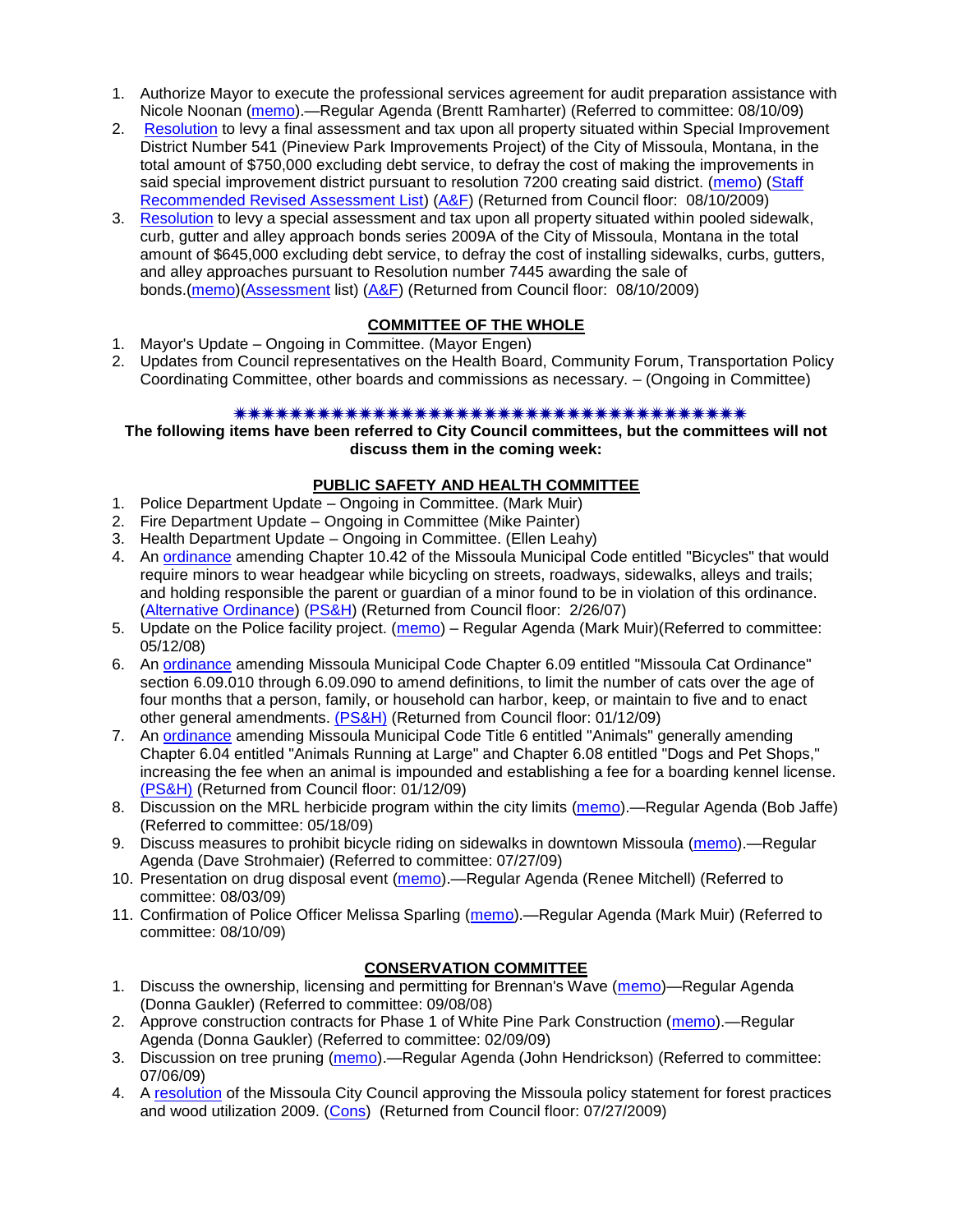## **PLAT, ANNEXATION & ZONING COMMITTEE**

- 1. Annexation. (see separate list at City Clerk's Office for pending annexations) (Ongoing in Committee)
- 2. Update the Rattlesnake Valley Comprehensive Plan Amendment [\(memo\)](ftp://ftp.ci.missoula.mt.us/Packets/Council/2007/2007-04-02/Referrals/Rattlesnake_Plan_Update_referral.pdf).—Regular Agenda (Dave Strohmaier) (Referred to committee: 04/02/07)
- 3. Discuss council's interest in pursuing a negotiated settlement over disputed trail conditions for Clark Fork Terrace No. 2 Subdivision [\(memo\)](ftp://ftp.ci.missoula.mt.us/Packets/Council/2008/2008-02-25/Referrals/Clark_Fork_Terrace_2.pdf).—Regular Agenda (Mayor Engen/Jim Nugent) (Referred to committee: 02/25/08)
- 4. Request to rezone the property legally described as Lot 3 of Scott Street Lots Subdivision, located in Section 16, T13N, R19W, P.M.M. form D (Industrial) to I-1 (Light Industrial), based on the finding of fact and conclusions of law. (PAZ [05/21/08\)](ftp://ftp.ci.missoula.mt.us/Packets/Council/2008/2008-06-02/080521paz.pdf) (Returned from Council floor: 6/2/08)
- 5. Correct the conflict in the height calculation regulations, between written language (a building envelope shall be established by showing the maximum vertical height allowed by zoning from finished grade) and the drawing on [page 151 o](ftp://www.co.missoula.mt.us/opg2/Documents/CurrentRegulations/CityZoningTitle19/CH19.67Hillside.pdf)f the [Zoning Ordinance.](ftp://www.co.missoula.mt.us/opg2/Documents/CurrentRegulations/CityZoningTitle19/CityOrdinanceLP.htm)--Regular Agenda (Ed Childers) (Referred to committee: 3/27/06)
- 6. Ongoing discussion of City planning issues with members of the Planning Board.--Regular Agenda (Bob Jaffe) (Referred to committee: 3/20/06)
- 7. Discussion on assuring the currency of growth policy amendments [\(memo\)](ftp://ftp.ci.missoula.mt.us/Packets/Council/2008/2008-09-08/Referrals/Plan_updates.pdf)—Regular Agenda (Dave Strohmaier) (Referred to committee: 09/08/08)
- 8. Consider an interim emergency ordinance for proposed amendments to the City Zoning Ordinance, Chapter 19.90 Signs [\(memo\)](ftp://ftp.ci.missoula.mt.us/Packets/Council/2008/2008-12-15/Referrals/ElectronicSignOrdinanceMemo.pdf).—Regular Agenda (Tom Zavitz) (Referred to committee: 12/15/08)
- 9. Consolidated Public Review Draft of the Missoula City Zoning Ordinance submitted by Duncan Associates to the Missoula Consolidate Planning Board for its review and recommendation [\(memo\)](ftp://ftp.ci.missoula.mt.us/Packets/Council/2009/2009-02-09/Referrals/CodeRewritetoPBMemo.pdf).—Regular Agenda (Roger Millar) (Referred to committee: 02/09/09)
- 10. Discussion of OPG's [task list](ftp://ftp.ci.missoula.mt.us/Packets/Council/2008/2008-07-07/UITaskList.pdf) and workload [\(Urban Initiatives work plan\)](ftp://ftp.ci.missoula.mt.us/Packets/Council/2006/2006-06-12/Referrals/Urban_Init.htm).—Regular Agenda (Mike Barton) (Referred to committee: 06/12/06)
- 11. Develop policies and procedures regarding ag land mitigation [\(memo\)](http://www.ci.missoula.mt.us/DocumentView.aspx?DID=1272).—Regular Agenda (Lyn Hellegaard) (Referred to committee: 06/01/09)
- 12. [Resolution](http://www.ci.missoula.mt.us/DocumentView.aspx?DID=1996) to adopt the [Missoula Greater Downtown Master Plan](http://www.ci.missoula.mt.us/DocumentView.aspx?DID=1890) as an attachment and an amendment to the Missoula County Growth Policy. [\(memo\)](http://www.ci.missoula.mt.us/DocumentView.aspx?DID=1572) [\(PAZ\)](http://www.ci.missoula.mt.us/Archive.aspx?ADID=790) (Returned from Council floor: 7/27/2009)

# **ADMINISTRATION AND FINANCE COMMITTEE**

- 1. Approve claims. (Ongoing) (Consent Agenda)
- 2. Approve journal vouchers. (Ongoing) (Consent Agenda)
- 3. Approve budget transfers. (Ongoing) (Consent Agenda)
- 4. [Resolution](ftp://ftp.ci.missoula.mt.us/Packets/Council/2008/2008-09-22/referrals/Sewerrateresolution.pdf) revising the City's sewer use fee structure and increasing sanitary sewer rates by 5% per year for four years to support infrastructure improvements required to operate the city's sanitary sewer system. [\(A&F\)](ftp://ftp.ci.missoula.mt.us/Packets/Council/2008/2008-10-06/081001af.pdf) [\(Slideshow presentation as a webpage\)](ftp://ftp.ci.missoula.mt.us/Packets/Council/2008/2008-11-03/2008-11-03SewerUserRateIncrease_files/frame.htm) (Returned from Council floor: 11/03/08)
- 5. An ordinance amending the municipal code as it relates to bike licensing.  $(A\&F)$  (Returned from council floor: 12/15/08)
- 6. Amend City Council Rule 21(a) to clarify quorum requirements [\(memo\)](ftp://ftp.ci.missoula.mt.us/Packets/Council/2008/2008-04-28/Referrals/CouncilRule21aReferral.pdf).—Regular Agenda (Jason Wiener) (Referred to committee: 04/28/08) (*Tabled in Committee on 02/11/09*)
- 7. Implications of establishing maintenance districts. [\(memo\)](ftp://ftp.ci.missoula.mt.us/Packets/Council/2009/2009-05-11/Referrals/MaintenanceDistricts.pdf) Regular Agenda (Bob Jaffe) (Referred to committee: 05/11/09)
- 8. Review the FY 2010-14 CIP projects in committee [\(memo\)](ftp://ftp.ci.missoula.mt.us/Packets/Council/2009/2009-03-23/Referrals/RefAFCIPBudgetReviewFY2010-2014CIP.pdf) Regular Agenda (Brentt Ramharter) (Referred to committee: 03/23/09)
- 9. Consider the establishment of Parks and Street Maintenance Districts [\(memo\)](ftp://ftp.ci.missoula.mt.us/Packets/Council/2009/2009-05-04/Referrals/MaintenanceDistricts.pdf).—Regular Agenda (Bob Jaffe) (Referred to committee: 05/04/09)
- 10. Clarify position of council member who also serves on the board of a non-profit agency that has dealings with the city. [\(memo\)](http://www.ci.missoula.mt.us/DocumentView.aspx?DID=1840) – Regular Agenda (Ed Childers) (Referred to committee: 07/20/2009)

# **PUBLIC WORKS COMMITTEE**

- 1. Consider the sizes of grease interceptors for the restaurant industry [\(memo\)](ftp://ftp.ci.missoula.mt.us/Packets/Council/2008/2008-04-21/Referrals/Industrial_waste_restaurants.pdf).—Regular Agenda (Stacy Rye and Bob Jaffe) (Referred to committee: 04/21/08)
- 2. Consider restructuring the city's Sewer Loan Program along the lines of the recently approved change to the Sidewalk & Curb Loan Fund.—Regular Agenda (Ed Childers) (Referred to committee: 06/26/06)
- 3. Discussion item regarding complete streets [\(memo\)](ftp://ftp.ci.missoula.mt.us/Packets/Council/2008/2008-11-03/Referrals/completestreetsreferral.pdf) [\(updated memo 07/31/09\)](http://www.ci.missoula.mt.us/DocumentView.aspx?DID=1958).—Regular Agenda (Jason Wiener) (Referred to committee: 11/03/08)